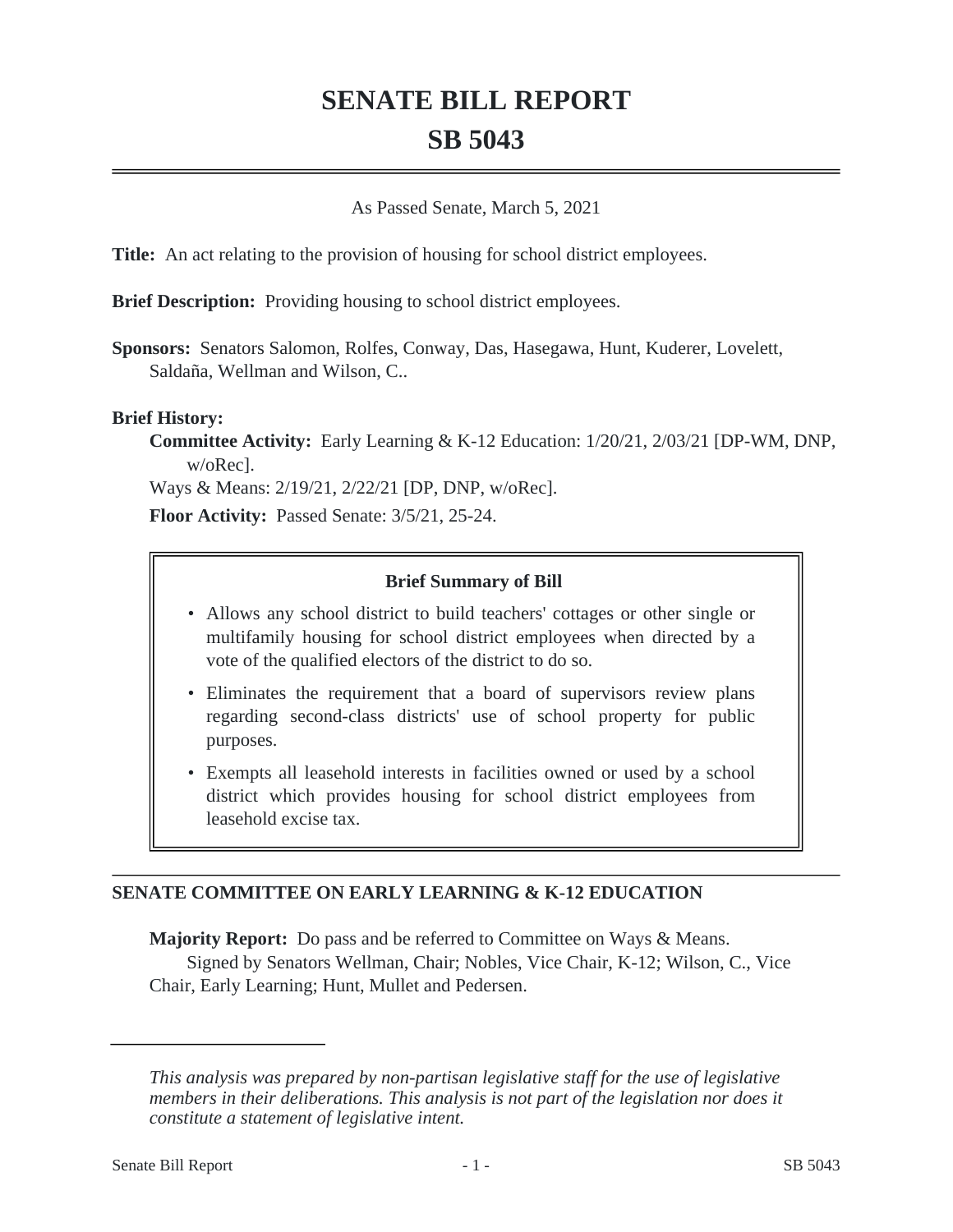**Minority Report:** Do not pass. Signed by Senators Hawkins, Ranking Member; McCune.

**Minority Report:** That it be referred without recommendation. Signed by Senator Dozier.

**Staff:** Benjamin Omdal (786-7442)

# **SENATE COMMITTEE ON WAYS & MEANS**

#### **Majority Report:** Do pass.

Signed by Senators Rolfes, Chair; Frockt, Vice Chair, Capital; Robinson, Vice Chair, Operating & Revenue; Conway, Darneille, Dhingra, Hasegawa, Hunt, Keiser, Liias, Pedersen, Van De Wege, Wagoner and Wellman.

## **Minority Report:** Do not pass.

Signed by Senator Schoesler, Assistant Ranking Member, Capital.

## **Minority Report:** That it be referred without recommendation.

Signed by Senators Wilson, L., Ranking Member; Honeyford, Assistant Ranking Member, Capital; Braun, Carlyle, Gildon, Mullet, Muzzall, Rivers and Warnick.

**Staff:** Jeffrey Naas (786-7708)

**Background:** Teacher Cottages. Current state law requires school board directors of second-class school districts to build schoolhouses and teachers' cottages when directed by a vote of the district to do so, and may purchase real property for any school district purpose. It also allows second-class districts to provide suitable dwellings and accommodations for teachers, supervisors, and necessary assistants.

Any school district that has a student enrollment in its public schools of 2000 or more students is a first-class school district. School districts with fewer than 2000 students are second-class school districts.

Board of Supervisors that Approves School Property Plans. When using school property for public purposes, second-class districts or a combination of districts must submit plans to be approved by a board of supervisors. The board of supervisors must be composed of the Superintendent of Public Instruction, the head of the extension departments of the University of Washington and Washington State University, the educational service district superintendent, and three members chosen by the board.

Leasehold Excise Tax. Leasehold excise tax is assessed on the use of public property by a private party and is in lieu of property tax. The tax rate is 0.1284 of the rent paid for the property. Approximately 53 percent of the tax is directed to the state general fund and 47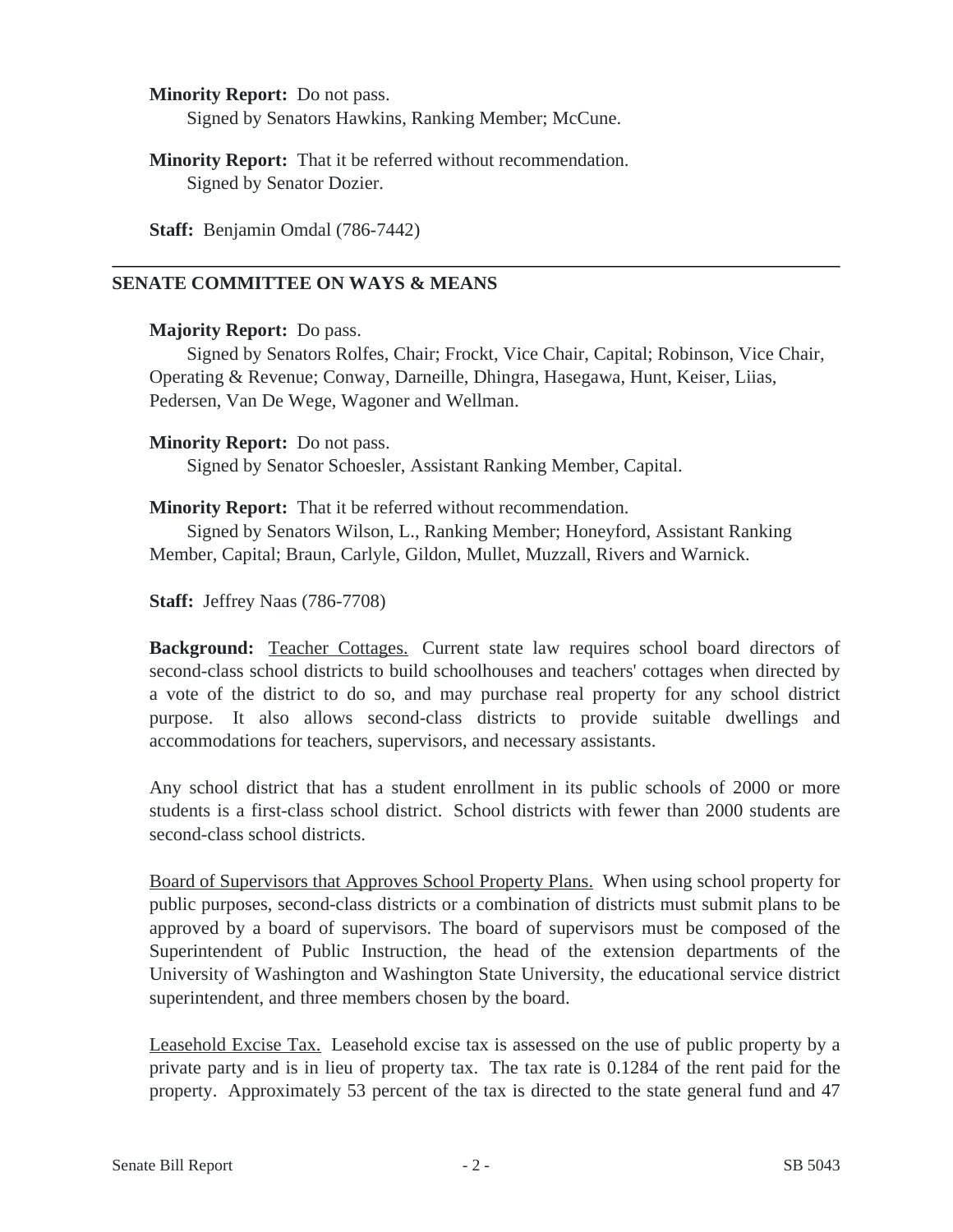percent of the tax is returned to the county and city in which the leased property is located.

Current state law exempts certain leasehold interests from the leasehold excise tax including all leasehold interests in facilities owned or used by a school, college, or university which leasehold provides housing for students and which is otherwise exempt from certain taxation.

**Summary of Bill:** Housing for School District Employees. The board of directors of any school district may build teachers' cottages or other single or multifamily housing for school district employees, when directed by a vote of the qualified electors of the school district to do so.

The board of directors may find the provision of housing for school district employees to be necessary or proper to recruit or retain qualified school district employees or otherwise carry out the functions of the district. Upon such finding, the provision of such housing is in furtherance of the district's fundamental governmental purpose.

Rental or other income from housing, including sale, may be deposited into the school district's general fund to be used for general maintenance, utility, insurance costs, and any other costs associated with the lease or rental of such property and for other district purposes including costs related to operating and maintaining school facilities.

Any school district may enter into an agreement with any municipality, taxing district, or municipal corporation regarding conveying or leasing any lands, properties, or facilities for the development of single or multifamily housing for school district employees or to provide for the joint use, or to participate in the financing as may be fixed by agreement between the respective legislative bodies.

Board of Supervisors that Approves School Property Plans. The statute creating the board of supervisors to approve plans regarding second-class districts' use of school property for public purposes is repealed.

Leasehold Excise Tax. All leasehold interests in facilities owned or used by a school district in which the leasehold provides housing for students or school district employees is exempt from leasehold excise tax. This exemption expires January 1, 2032.

**Appropriation:** None.

**Fiscal Note:** Available.

# **Creates Committee/Commission/Task Force that includes Legislative members:** No.

**Effective Date:** Ninety days after adjournment of session in which bill is passed.